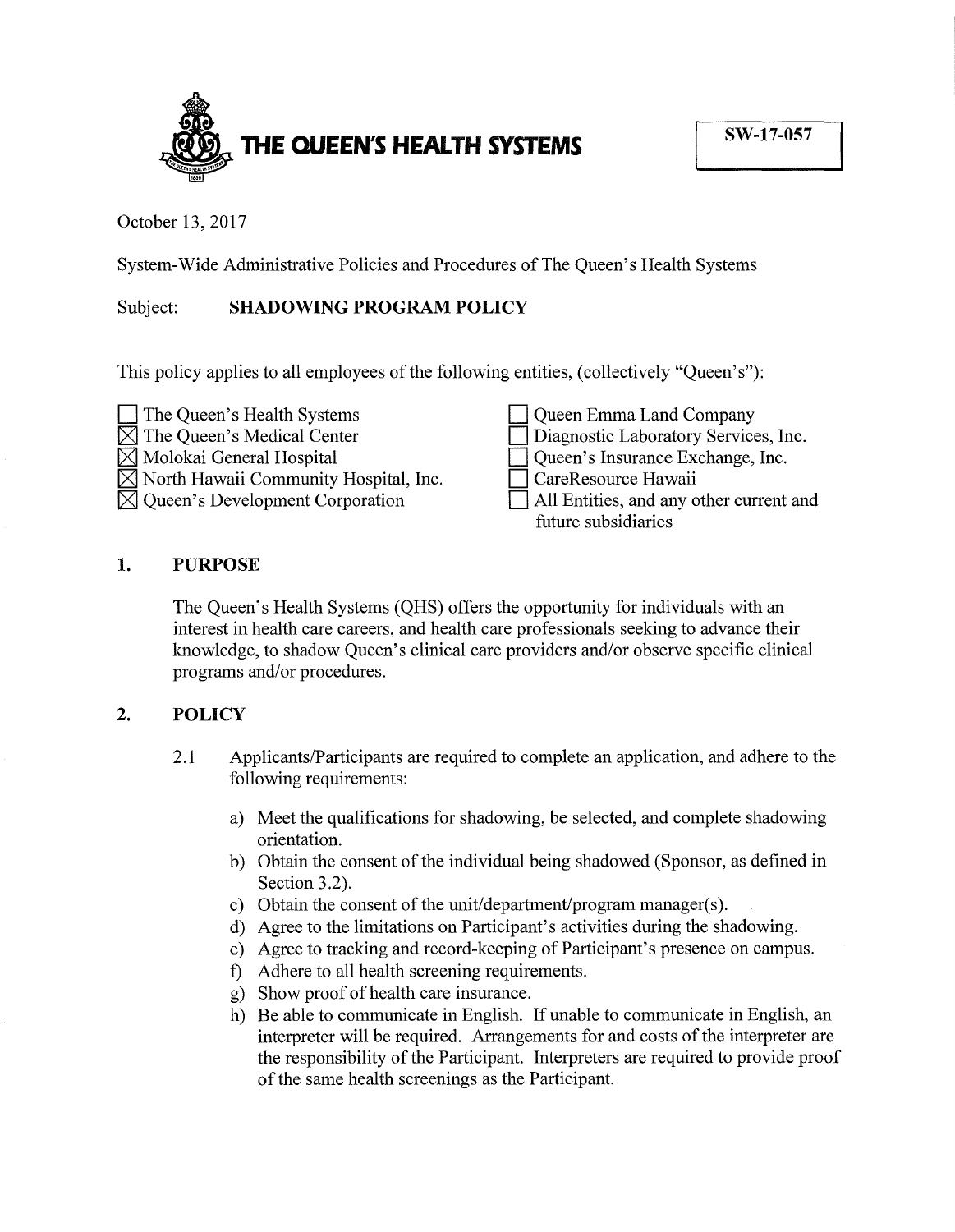October 13, 2017

- 2.2 Shadowing activities must not at any time conflict with the provision of healthcare services to patients and families, with any other programs, or compromise the operations of Queen's.
- 2.3 This policy applies only to shadowing, as defined in Section 3 below. For information only, the following are the definitions and appropriate contact information for internships, volunteering, and touring.
	- 2.3. l **Internship:** A task-orientated temporary position with an emphasis on job training. Internships may be paid or unpaid. May have direct patient interaction and supervised direct patient care. Contact: hr recruitment@queens.org
	- 2.3.2 **Volunteering:** To perform approved tasks willingly without remuneration. May have patient interaction and will not provide direct patient care. Credit hours and verification documentation may be provided. Contact: volunteerprograms@queens.org
	- 2.3.3 **Tour:** A brief viewing under employee supervision of a unit(s) or department(s). Contact: Corporate Communications at 808-691-4105

## **3. DEFINITIONS**

- 3 .1 **Shadowing:** To observe without interacting with patients or performing tasks. This policy is exclusively for the Shadowing Program. Shadowing does not qualify for credit hours. Verification documentation will not be provided.
- 3 .2 **Sponsor:** A Queen's employee who has agreed in writing to be shadowed with the written permission of the unit/department manager. Will be fully responsible for the participant from the time they arrive to the department/unit until the time the participant leaves the premises. Family<sup>1</sup> members may not be sponsors.
- 3.3 **Associate Sponsor:** Designated by the Sponsor, a Queen's employee who will fulfill the Sponsor's responsibilities.

<sup>&</sup>lt;sup>1</sup> The term "family" means a spouse; ancestor; sibling (whether whole or half blood); child (whether natural, adopted or step); *great-grandchild; spouses of a sibling, child, or grandchild; or any person who shares a sponsor's household, even* if *unrelated by blood or marriage.*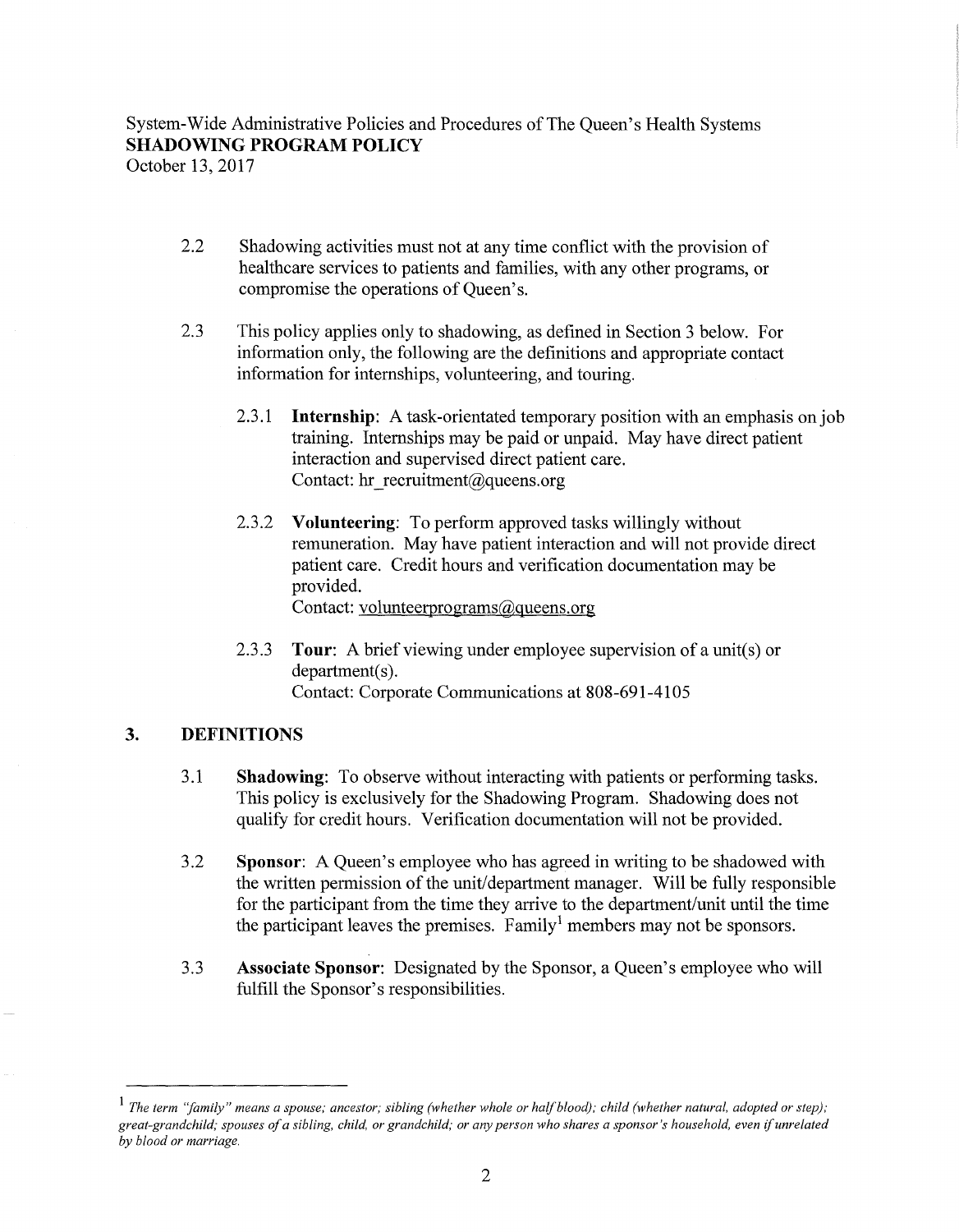October 13, 2017

- 3.4 **Applicant/Participant- Short-term:** A student (high school senior or above, resident or fellow) who is currently affiliated with an accredited school or a practicing care provider who is currently affiliated with a non- QHS health care institution, who applied and/or is accepted to the program for the purpose of shadowing a Sponsor, specific program, and/or procedure for up to eight (8) hours.
- 3.5 **Applicant/Participant- Long-term:** A student (high school senior or above, resident or fellow) who is currently affiliated with an accredited school or a practicing care provider who is currently affiliated with a non-QHS health care institution, who applied and/or is accepted to the program for the purpose of shadowing a Sponsor, specific program, and/or procedure for up to four (4) weeks.

## **4. APPLICATION PROCESS**

- 4.1 The Clinical Support Office will screen inquiries regarding the shadowing program and will make the proper referrals should the inquiring individual not qualify for shadowing.
- 4.2 If the Clinical Support Office determines the inquiry may fall under the Shadowing Program, they will send the Applicant the Shadowing Program Application Form (Attachment A).
- 4.3 After the application form is received, the Clinical Support Office will review the application and either accept or reject the application.
- 4.4 If the application is accepted, the Clinical Support Office will send the Applicant/Participant the Applicant Checklist (Attachment B).
- 4.5 If the application is rejected, the Clinical Support Office will notify the Applicant.

## **5. APPLICATION REQUIREMENTS**

Listed below are the application requirements for short-term and long-term shadowing. All applications require a minimum of six (6) weeks for processing. All Applicant documentation must be submitted at one time, as one complete packet, to The Queen's Health Systems Clinical Support Office at shadowing@queens.org.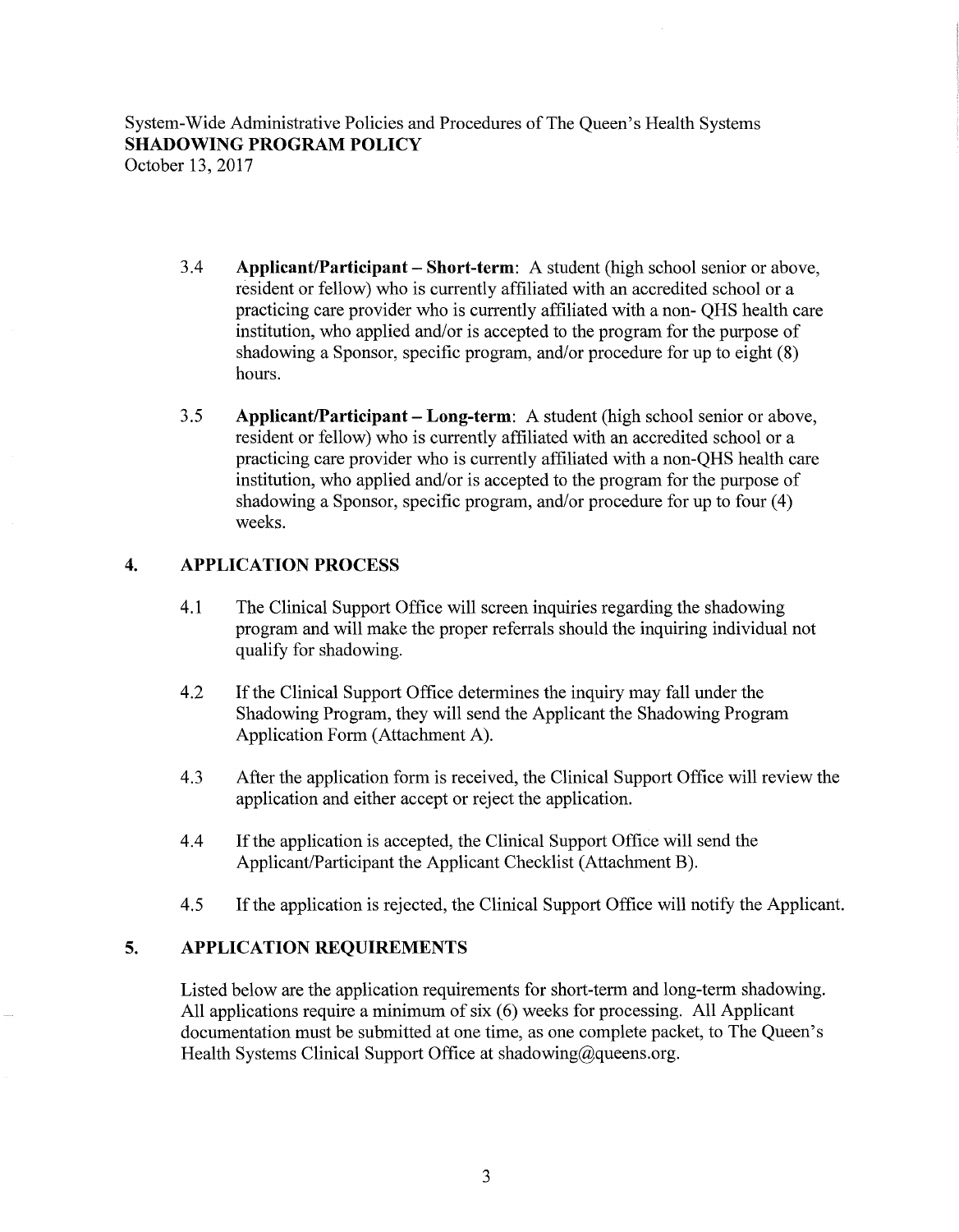October 13, 2017

## 5.1 **Short-Term Applicant** *(up to 8 hours of Shadowing)*

- 5.1.1 The Shadowing Program Applicant Checklist (Attachment B) will be sent to the applicant by the Clinical Support Office after the application has been received and accepted.
- 5 .1.2 All required documents must be submitted and approved and all requirements completed prior to participating in the Shadowing Program:
	- a) Shadowing Program Applicant Checklist (Attachment B)
	- b) Sponsor Form, Checklist and Guidelines (Attachment C. Sponsor Form to be submitted by Sponsor)
	- c) Shadowing Program Participation Agreement (Attachment D)
	- d) Copy of current government issued photo identification and a current school identification or photo identification badge from the facility of employment.
	- e) Health screening documentation:
		- 1) Proof of a negative Tuberculosis test performed within the past year.
		- 2) Proof of Measles, Mumps and Rubella vaccinations or titres.
		- 3) Proof of Varicella vaccine or history of Varicella
		- 4) Proof of the influenza vaccination, if observing during cold and flu season.
		- 5) Other clearances as requested.

## 5.2 **Long-Term Applicant** *(up to 4 weeks of Shadowing)*

Applicants are advised to not make travel and accommodation arrangements until the application has been approved.

- 5.2.1 The Shadowing Program Applicant Checklist (Attachment B) will be sent to the applicant by the Clinical Support Office after the application has been received and accepted.
- 5.2.2 All required documents must be submitted and approved and all requirements completed prior to participating in the Shadowing Program. In addition to the Short-term Applicant requirements listed in Section 5 .1 above, Long-Term Applicants must provide the following:
	- a) A letter from the parent institution stating educational intent, continuation of health insurance. This letter must comply with documentation requirements listed in Section 5.3 below.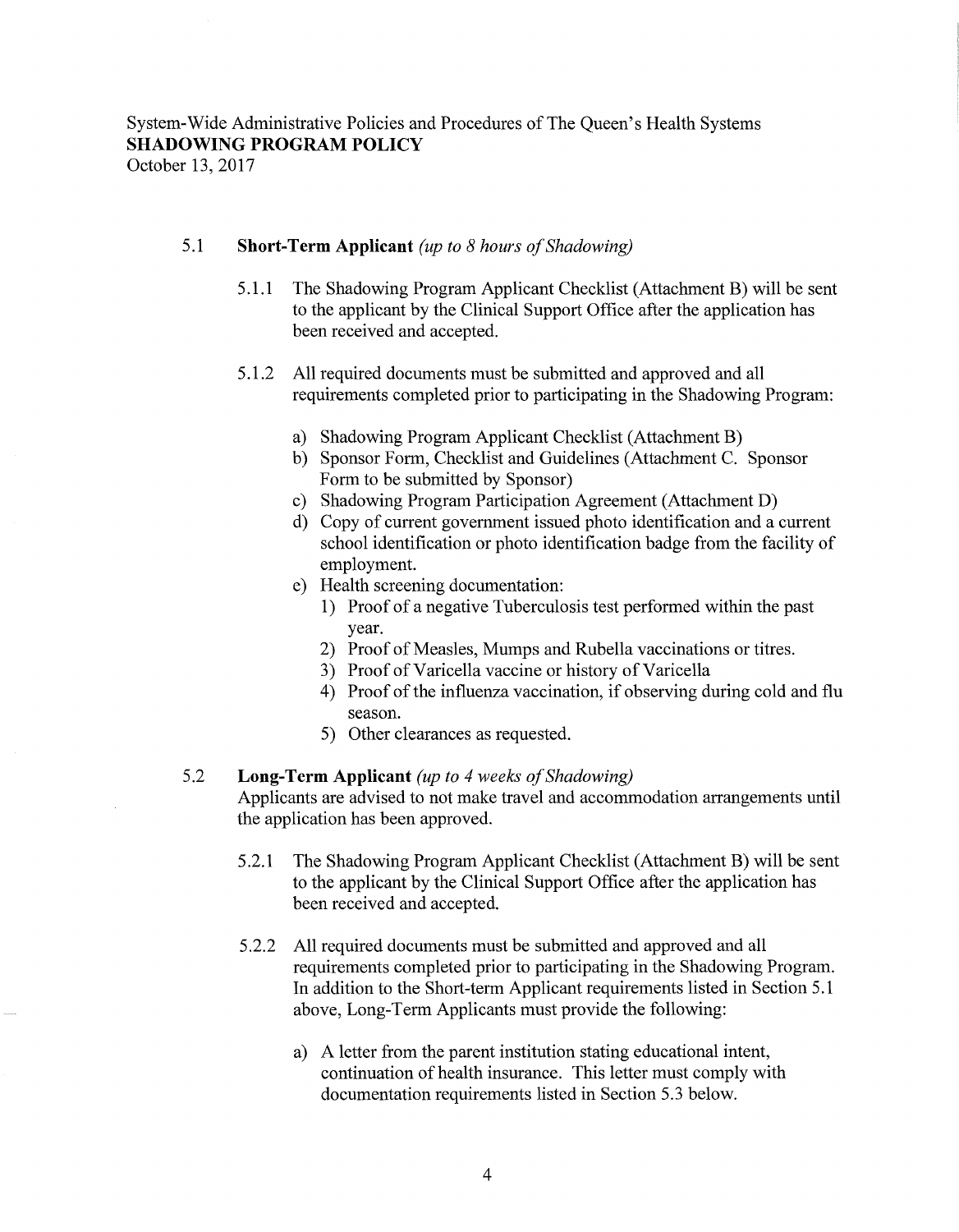October 13, 2017

- b) Letter(s) of Recommendation signed by director-level supervisor on company/institution letterhead. This letter(s) must comply with documentation requirements listed in Section 5.3 below.
- c) Current Curriculum Vitae
- d) Verification of Nursing or Medical School Diploma
- e) Non-United States citizen observers must also provide proof of legal status, i.e., United States Permanent Resident Card (Green Card) or Passport with current visa
- f) Applicable fees

## 5.3 Documentation Requirements for Letters from Parent Institution and Letters of Recommendation.

- 5.3.1 Letters must be submitted in English on business letterhead.
- 5.3.2 If there is no letterhead, letters endorsed using an institution's official stamp may be accepted on a case-by-case basis.
- 5.3.3 Letters must be signed by an authorized official of the institution.
- 5 .4 All Participants are required to complete the Shadowing Program Orientation and must submit the completed Shadowing Orientation Post Test prior to the start of shadowing.

## 6. RESPONSIBILITIES

## 6.1 Participant

- 6.1.1 Successful completion of shadowing orientation, which will address HIP AA, Infection Control, The Joint Commission, Cultural Diversity/Tolerance, Safety and Security Issues, Patients' Rights, and applicable hospital policies.
- 6.1.2 Dress Code. Participants must present a clean and neat appearance in "business casual" attire:
	- a) Long pants. No capris, denim, or shorts
	- b) Collared shirt, aloha shirt or blouse
	- c) No lab coat
	- d) Scrubs to be worn only when directed by the Sponsor
	- e) Footwear: Closed toe, closed heel shoes, rubber soled shoes
	- f) No fragrance
	- g) Visual body art must be preapproved by the Sponsor
	- h) Queen's Shadowing Program ID badge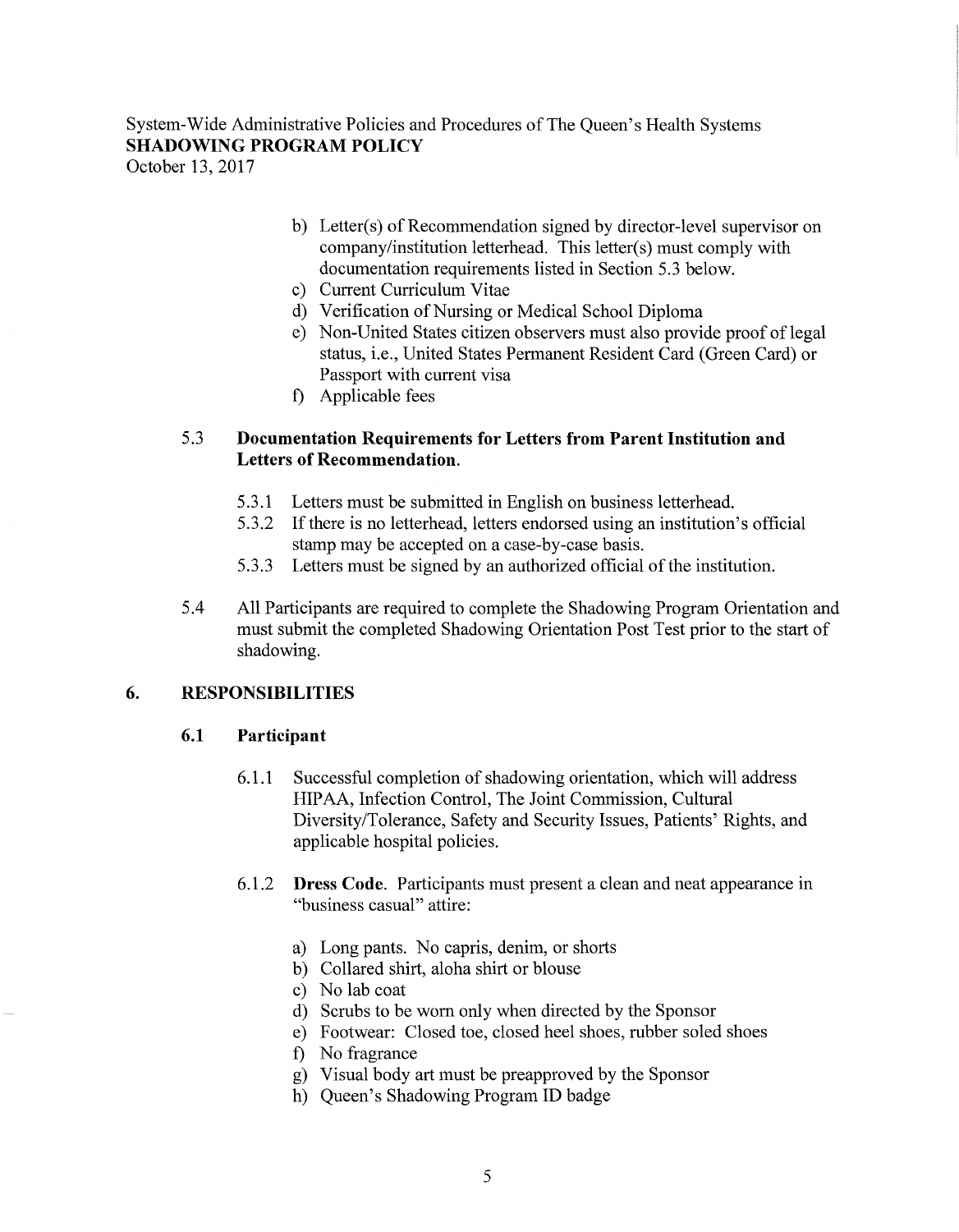October 13, 2017

- 6.1.3 Abide by hospital policies.
- 6.1.4 Practice hand-hygiene in keeping with Infection Control Guidelines.
- 6.1.5 May attend rounds, seminars, case conferences and other educational activities. The following are excluded; Graduate Medical Education (GME) activities and didactics.
- 6.1.6 View/discuss interactions with the Sponsor, with the patient's approval.
- 6.1.7 May not make chart entries nor make copies of patient charts (paper or electronic).
- 6.1.8 May not take photos or recordings of patients or procedures.
- 6.1.9 Are not permitted any direct patient contact; verbal or physical.
- 6.1.10 Are not permitted in isolation or precaution rooms.
- 6.1.11 Mobile phones and other electronic devises must be turned off and stored with personal belongings while shadowing.
- 6.1.12 Must suspend shadowing activities if Participant has a known exposure to a contagious agent, an active cold or infection, or does not feel well.
- 6.1.13 Participants may not view patient charts.
- 6.1.14 Must be accompanied by the Sponsor or Co-Sponsor at all times.
- 6.1.15 Will not receive remuneration for participating in the Shadowing Program.
- 6.1.16 Understands that shadowing is not considered an internship, practicum or volunteering.
- 6.1.17 All costs incurred are the responsibility of the Participants, including accommodation, transportation, parking and meals.
- 6.1.18 Ensure all required documents are received by the Clinical Support Office from both Participant and Sponsor.

## 6.2 **Sponsor**

- 6.2.1 Submit completed Sponsor Form (Attachment C) to the Clinical Support office at shadowing@queens.org.
- 6.2.2 Family members may not be sponsors.
- 6.2.3 If shadowing is to occur in the Operating Room, the Operating Room Access Policy 2301-xx-792 must also be followed. **All Sponsors are reminded that all Participants are prohibited from scrubbing in or touching patients at any time.**
- 6.2.4 Obtain consent from the department/program manager(s) at least six (6) weeks prior to commencement of the shadowing experience.
- 6.2.5 After all documents from the Participant and Sponsor have been received and approved, the Clinical Support office will issue the Participant's name  $badge(s)$  to the Sponsor. The Sponsor will then issue the name badge(s) to the Participant prior to the commencement of the shadowing experience.
- 6.2.6 Ensure the Participants are wearing the shadowing name badge at all times when on the premises.
- 6.2.7 Sponsor or Co-Sponsor must accompany the Participant at all times.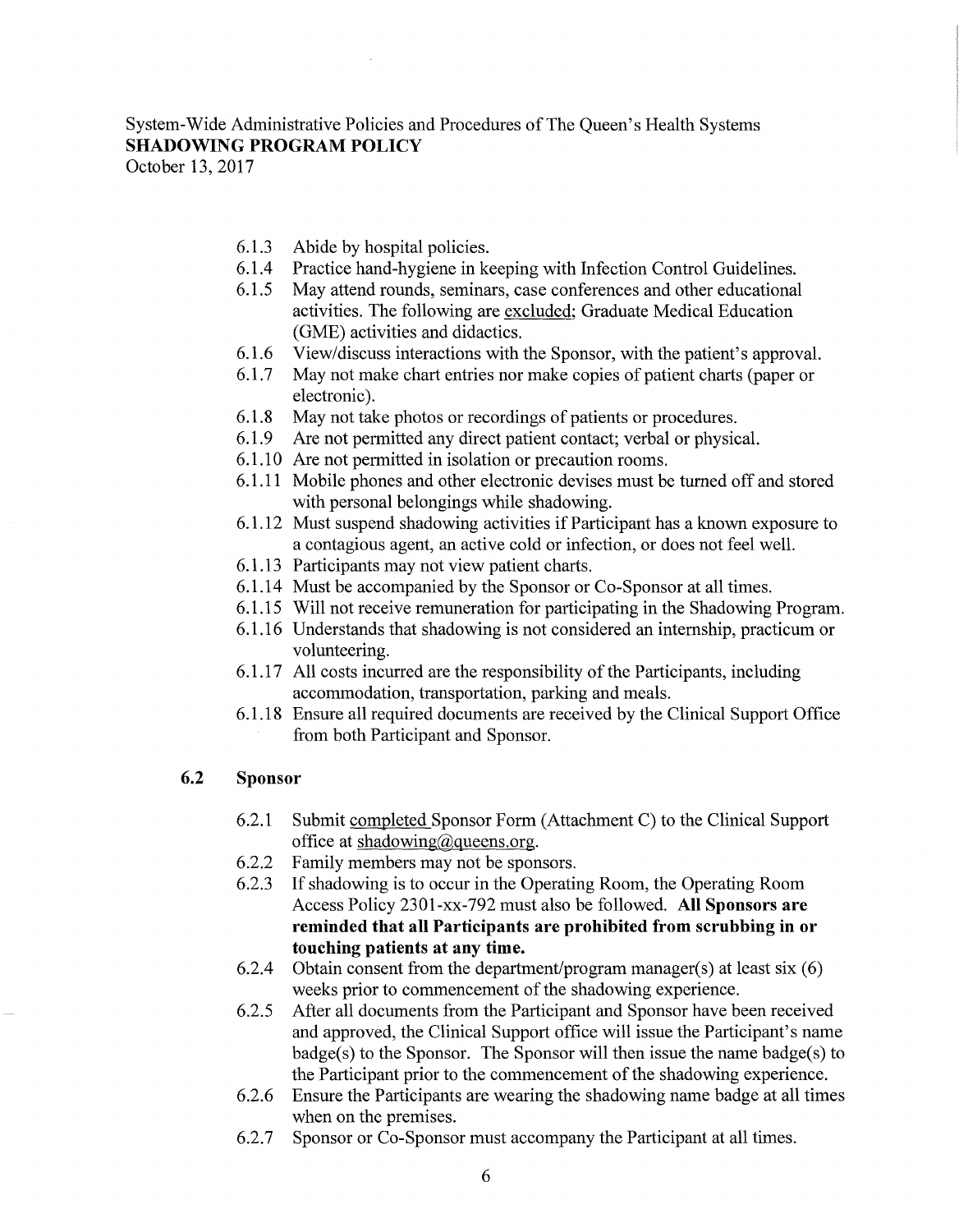October 13, 2017

- 6.2.8 Must introduce the Participant and gain the patient's permission to be present at the time of the clinic visit, procedure, or other patient services.
- 6.2.9 May attend rounds, seminars, case conferences and other educational activities. The following are excluded; Graduate Medical Education (GME) activities and didactics.
- 6.2.10 The Sponsor has overall responsibility for the Participant.
- 6.2.11 Submit actual shadowing dates and times to the Clinical Support office for record keeping.

## **6.3 The Queen's Health Systems Clinical Support Office**

- 6.3.1 Receive, review, and approve all documentation.
- 6.3.2 Follow up on missing or non-approved documentation.
- 6.3.3 Notify unit/department/program manager(s) of approved shadowing. Request immediate notification of concerns.
- 6.3.4 Notify Sponsor of approval to proceed with shadowing.
- 6.3.5 Issue Participant name badges to the Sponsor.
- 6.3.6 Receive and record shadowing dates and times from Sponsor at the conclusion of the shadowing experience.
- 6.3.7 Submit qualifying community benefit information to Finance, Corporate Reporting Manager.
- 6.3.8 Retain documentation for 10 years.

## **7. TERMINATION OF PARTICIPATION IN THE SHADOWING PROGRAM**

A Participant's participation in the Shadowing Program will terminate when any of the following occurs:

- The Participant fails to meet requirements of the on-boarding process.
- The Participant fails to abide by the Participant Responsibilities.
- The Participant violates any Queen's policy, or, if in the judgment of the Queen's care provider or manager, the Participant's actions are not in the best interest of Queen's, its patients, or themselves.

## **8. EXCEPTIONS**

Exceptions to this Policy can only be made by the President of the Queen's Entity or the Vice President of the service area being considered for the Shadowing Program.

## **9. FEE SCHEDULE**

Fee Schedule may be obtained from the QHS Clinical Support Office. Fees are subject to change without notice.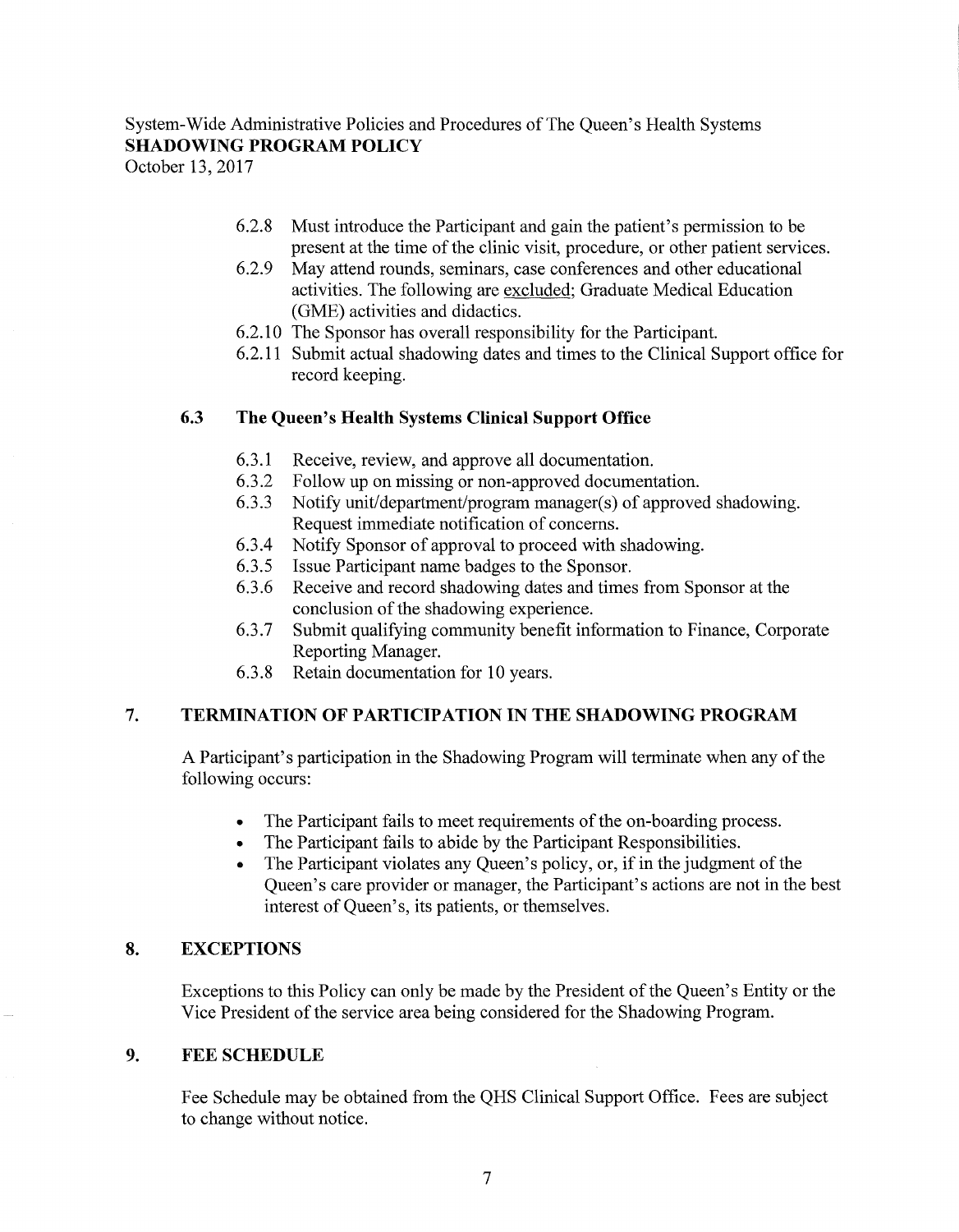If you have any questions, please contact shadowing@queens.org.

erasel akake, no

Gerard K. Akaka, M.D. Vice President, Native Hawaiian Affairs & Clinical Support The Queen's Health Systems

Jason Chang Executive Vice President and Chief Operating Officer The Queen's Health Systems

Attachments: A:

- Application Form
- B: Applicant Checklist
- C: Sponsor Form and Sponsor Checklist and Guidelines
- D: Participation Agreement

Approved By:

System Leadership Council, The Queen's Health Systems on October 13, 2017

Distribution: All Queen's Companies and Affiliates

*This policy/procedure is for the use of The Queen's Health Systems and its affiliates, and is not to be disseminated to any other organization or person without prior approval.*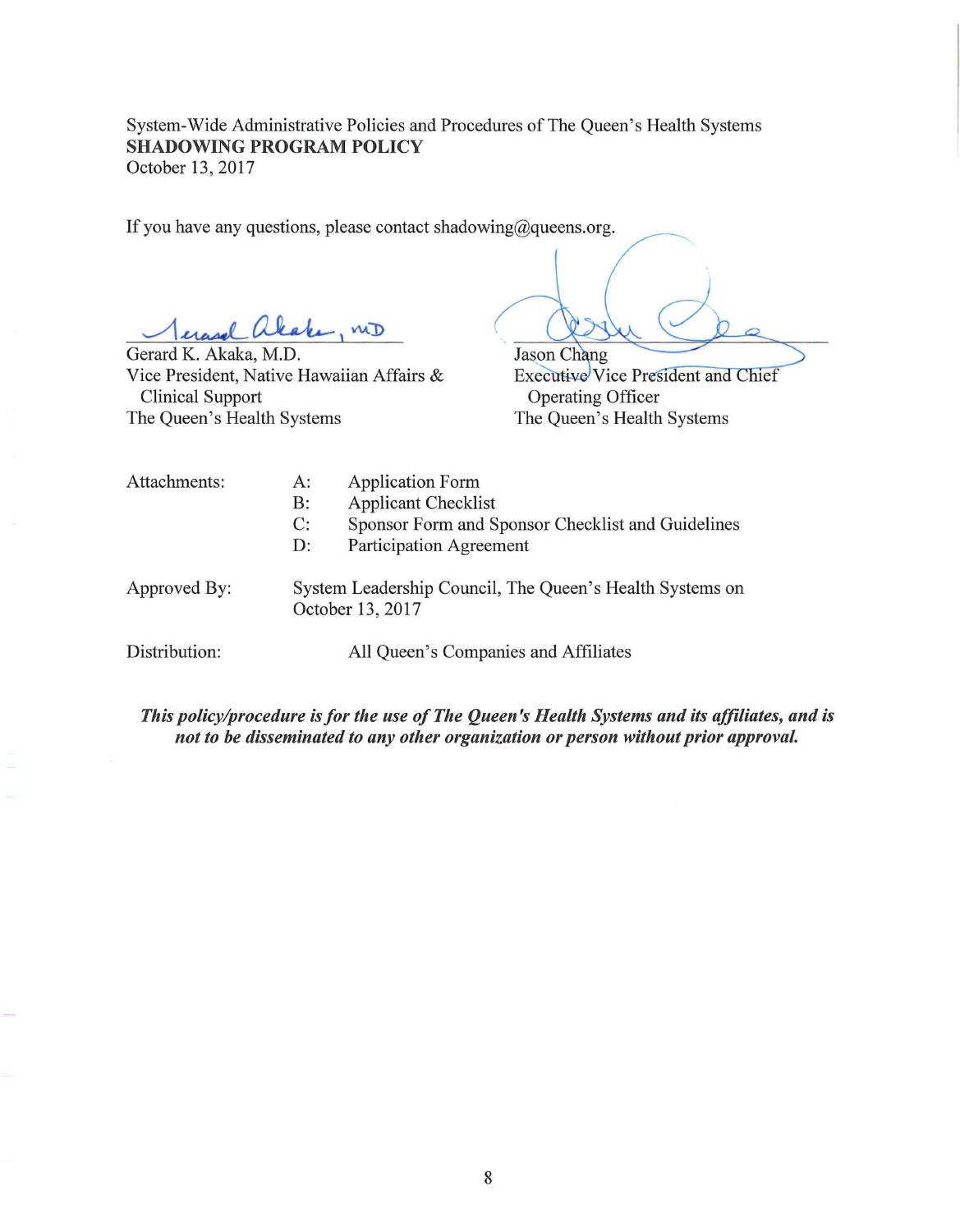

#### ATTACHMENT A SHADOWING PROGRAM

#### APPLICATION FORM

| PERSONAL INFORMATION                                                                                                                                                                                                                                                                                                                                    |                    |                            |                                                                                                   |                |  |
|---------------------------------------------------------------------------------------------------------------------------------------------------------------------------------------------------------------------------------------------------------------------------------------------------------------------------------------------------------|--------------------|----------------------------|---------------------------------------------------------------------------------------------------|----------------|--|
| Name                                                                                                                                                                                                                                                                                                                                                    |                    | Date of Birth (mm/dd/yyyy) |                                                                                                   |                |  |
| Home Address                                                                                                                                                                                                                                                                                                                                            |                    | City                       |                                                                                                   | State          |  |
| Country                                                                                                                                                                                                                                                                                                                                                 | Zip Code           | Home Telephone             | Mobile Telephone                                                                                  | Work Telephone |  |
| Email                                                                                                                                                                                                                                                                                                                                                   |                    | Work/School Affiliation    |                                                                                                   |                |  |
| <b>Emergency Contact Name</b>                                                                                                                                                                                                                                                                                                                           |                    | Home Telephone             | Mobile Telephone                                                                                  | Work Telephone |  |
| <b>SHADOWING EXPERIENCE INFORMATION</b>                                                                                                                                                                                                                                                                                                                 |                    |                            |                                                                                                   |                |  |
| Sponsor Name                                                                                                                                                                                                                                                                                                                                            |                    |                            | Unit/Department/Program                                                                           |                |  |
| Email                                                                                                                                                                                                                                                                                                                                                   |                    | Work Telephone             |                                                                                                   |                |  |
| Shadowing Start Date                                                                                                                                                                                                                                                                                                                                    | Shadowing End Date |                            | # of Hours Requested                                                                              |                |  |
| Describe why you are interested in a shadowing experience:                                                                                                                                                                                                                                                                                              |                    |                            |                                                                                                   |                |  |
|                                                                                                                                                                                                                                                                                                                                                         |                    |                            |                                                                                                   |                |  |
| I certify that the statements made in this Shadowing application are true and correct and have been given voluntarily. I understand<br>that this information may be disclosed to any party with legal and proper interest, and I release The Queen's Health Systems and<br>its Affiliates from any liability whatsoever for supplying such information. |                    |                            |                                                                                                   |                |  |
| Signature of Applicant or if minor, signature of parent or guardian                                                                                                                                                                                                                                                                                     |                    |                            | Date                                                                                              |                |  |
| Printed name of parent or guardian<br>**If you are under the age of 18, a parent or guardian must sign the Application. If the Application is accepted, the parent<br>or guardian must sign the Participation Agreement form.                                                                                                                           |                    |                            |                                                                                                   |                |  |
|                                                                                                                                                                                                                                                                                                                                                         |                    |                            | Email completed application along with all documentation (see Checklist) to shadowing@queens.org. |                |  |

Please allow at least 6 weeks for processing. Applicants for long-term shadowing (up to 4 weeks) are advised not to make travel or accommodation arrangements until the application has been approved.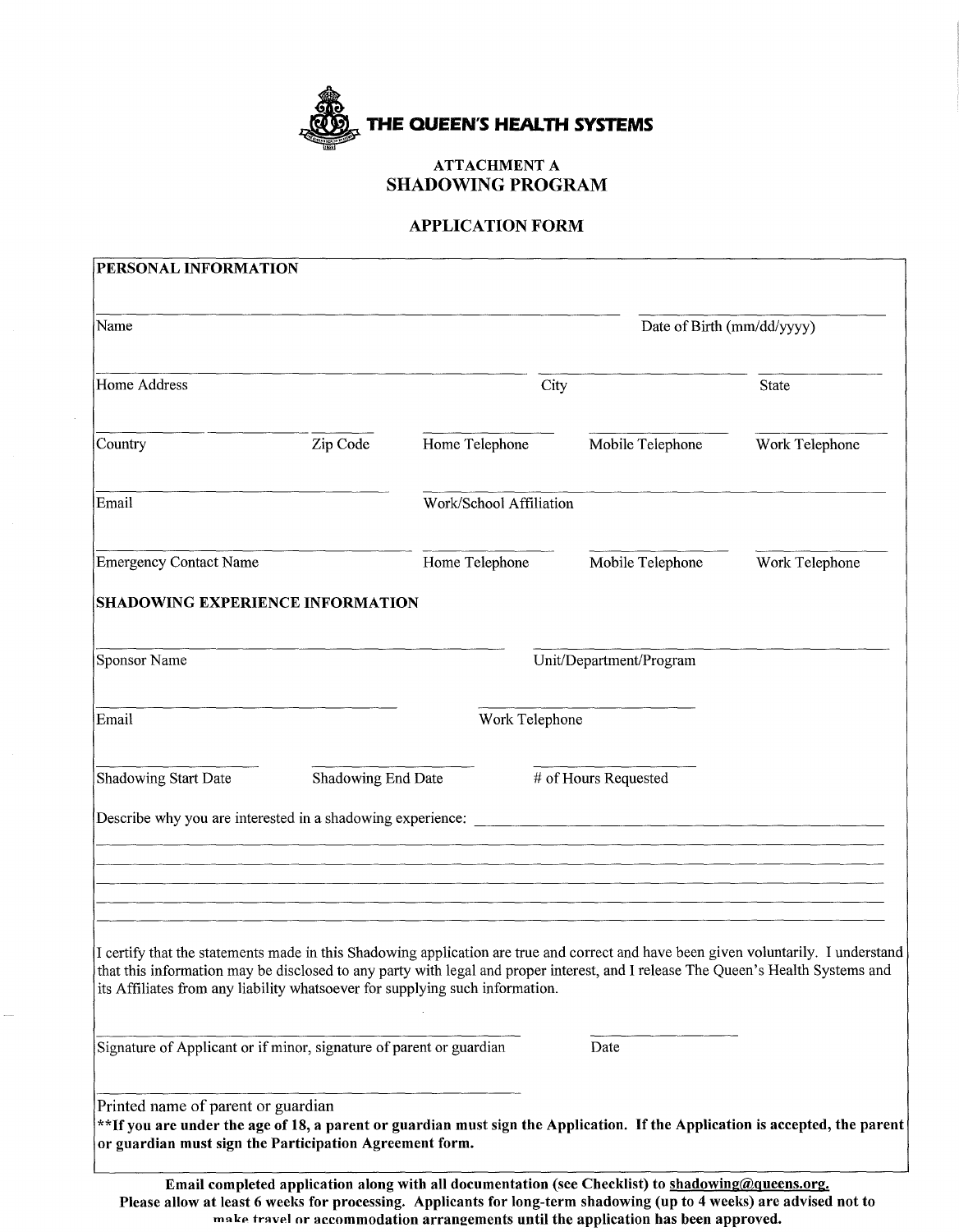

## **ATTACHMENT B SHADOWING PROGRAM**

#### **APPLICANT CHECKLIST**

After the Shadowing Application has been accepted and approved, the following documentation will be requested.

- **All documentation must be submitted as one complete packet to The Queen's Health System Clinical Support office at shadowing@queens.org.**
- O Shadowing Program Participation Agreement (Attachment D)
- $\Box$  Copy of current government issued photo identification. (Also bring original with you on your first day of shadowing)
- O Copy of current school identification or photo identification badge from the facility of employment. (Also bring original with you on your first day of shadowing)
- $\Box$  Health care screening documentation:
	- o Proof of Tuberculosis Clearance (Within the last 12 months)
	- o Proof of Measles, Mumps and Rubella vaccinations or titres
	- $\circ$  Proof of Varicella vaccine or history of Varicella
	- $\circ$  Proof of Influenza vaccination for current flu season, if observing during cold and flu season

#### **Long term applicants must also provide the following:**

- $\Box$  A letter from the parent institution stating educational intent and continuation of health insurance.
	- Letter must be submitted in English on business letterhead, OR. letter endorsed using an institution's office stamp may be accepted on a case-by-case basis.
	- Letter must be signed by an authorized official of the institution.
- $\Box$  Letter(s) or Recommendation signed by the director-level supervisor on company/institution letterhead.
	- Letter must be submitted in English on business letterhead, OR letter endorsed using an institution's office stamp may be accepted on a case-by-case basis.
	- Letter must be signed by an authorized official of the institution.
- $\Box$  Current Curriculum Vitae.
- $\Box$  Verification of Nursing or Medical School Diploma
- $\nabla$  Non-United States citizen participants must also provide proof of legal status, for example
	- o United States Permanent Resident Card (Green Card)
	- o Passport with current visa
- **D** Applicable fees

Check or money order made payable to THE QUEEN'S HEALTH SYSTEM. Please ensure your NAME and SHADOWING are written on the check then mail to The Queen's Health System Clinical Support Office, 1301 Punchbowl Street, Honolulu, Hawaii, 96813.

**Please note, all Participants in the Shadowing Program must complete the Shadowing Orientation and must submit the completed Shadowing Orientation Post Test prior to the start of shadowing.**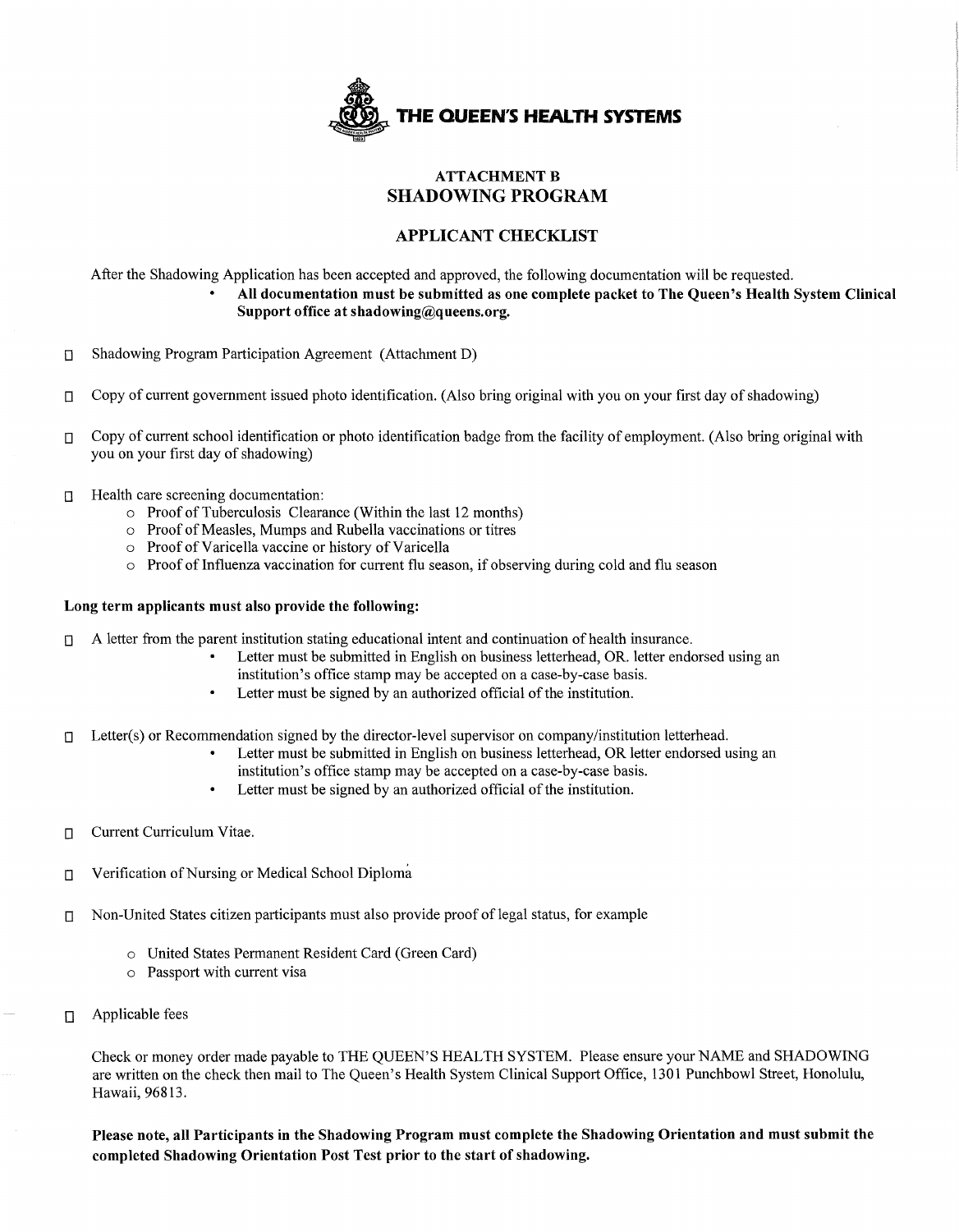

## **ATTACHMENT C SHADOWING PROGRAM**

#### **SPONSOR FORM**

| <b>SPONSOR</b> (May not be related to Participant) |                                                                                                                                                                                                                                      |
|----------------------------------------------------|--------------------------------------------------------------------------------------------------------------------------------------------------------------------------------------------------------------------------------------|
| Sponsor Name:                                      |                                                                                                                                                                                                                                      |
|                                                    | Email: <u>Charles Communications of the Burner Communications of the Burner Communications of the Burner Communications of the Burner Communications of the Burner Communications of the Burner Communications of the Burner Com</u> |
|                                                    | Associate Sponsor Name (if applicable): Department: Department:                                                                                                                                                                      |
|                                                    | Email: Phone number: Phone number:                                                                                                                                                                                                   |
| <b>PARTICIPANT</b> (May not be related to Sponsor) |                                                                                                                                                                                                                                      |
|                                                    | Name: Phone number: Phone number:                                                                                                                                                                                                    |
|                                                    | Email: Communication of the Relationship to Sponsor: Communication of the Sponsor: Communication of the Sponsor                                                                                                                      |
|                                                    | * Please note: Student must be at the high school senior level or above. Operating room and Emergency room require a minimum age of 18.                                                                                              |
| <b>SHADOWING DESCRIPTION</b>                       |                                                                                                                                                                                                                                      |
|                                                    | Start Date: End Date: Specify dates of shadowing: Specify dates of shadowing:                                                                                                                                                        |
|                                                    |                                                                                                                                                                                                                                      |
| List departments:                                  |                                                                                                                                                                                                                                      |

I will follow The Queen's Health Systems (QHS) Shadowing Policy, review the following Guidelines, and will ensure the above individual is supervised at all times while they are on the premises of any QHS entity. Also, in accordance with this policy, I will assist the Clinical Support Office in contacting the individual and will ensure the individual submits all documentation and requirements prior to the commencement of the shadowing experience.

| Sponsor - Printed Name                              | Signature | Date |
|-----------------------------------------------------|-----------|------|
| Associate Sponsor - Printed Name<br>(if applicable) | Signature | Date |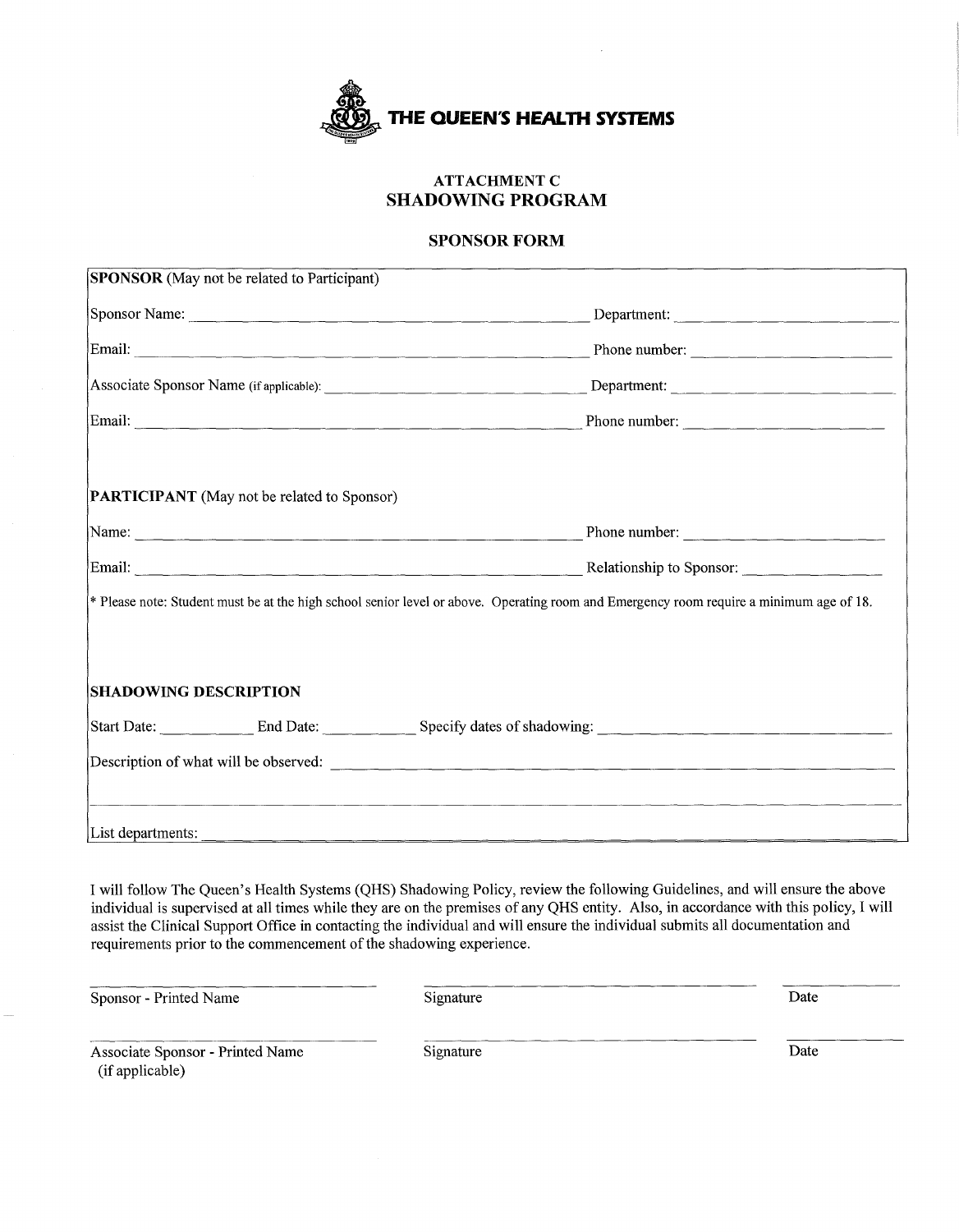

## **SHADOWING PROGRAM**

## **SPONSOR CHECKLIST AND GUIDELINES**

- $\square$  Submit completed Sponsor Form to the Clinical Support office shadowing@queens.org at least six (6) weeks prior to commencement of the shadowing experience.
- $\Box$  Family<sup>1</sup> members may not be Sponsors.
- D If shadowing is to occur in the Operating Room, the Operating Room Access Policy 2301-xx-792 must also be followed.
- $\square$  Obtain consent from the unit/department/program manager(s) at least six (6) weeks prior to commencement of the shadowing experience.
- **D** Once all documents have been received and approved, the Clinical Support office will issue Participant name badge(s) to the Sponsor. The Sponsor will then issue the Participant name badge(s) on the first day of shadowing.
- D Ensure the Participants are wearing the shadowing name badge at all times when on the premises.
- D Sponsor or Co-Sponsor must accompany the Participant at all times.
- D Patient(s) must be introduced to the Participant and give their permission for the Participant to be present at the time of the clinic visit, procedure, or other patient services.
- **D** Participant may attend rounds, seminars, case conferences and other educational activities. The following are excluded; Graduate Medical Education (GME) activities and didactics.
- D The Sponsor has overall responsibility for the Participant.
- D Actual shadowing dates and times must be submitted to the Clinical Support office within one week of the shadowing experience termination.

<sup>1</sup>*\*The term 'family" means a spouse; ancestor; sibling (whether whole or half blood); child (whether natural, adopted or step); great-grandchild; spouses of a sibling, child, or grandchild; or any person who shares a Sponsor's household. even* if *unrelated by blood or marriage.*